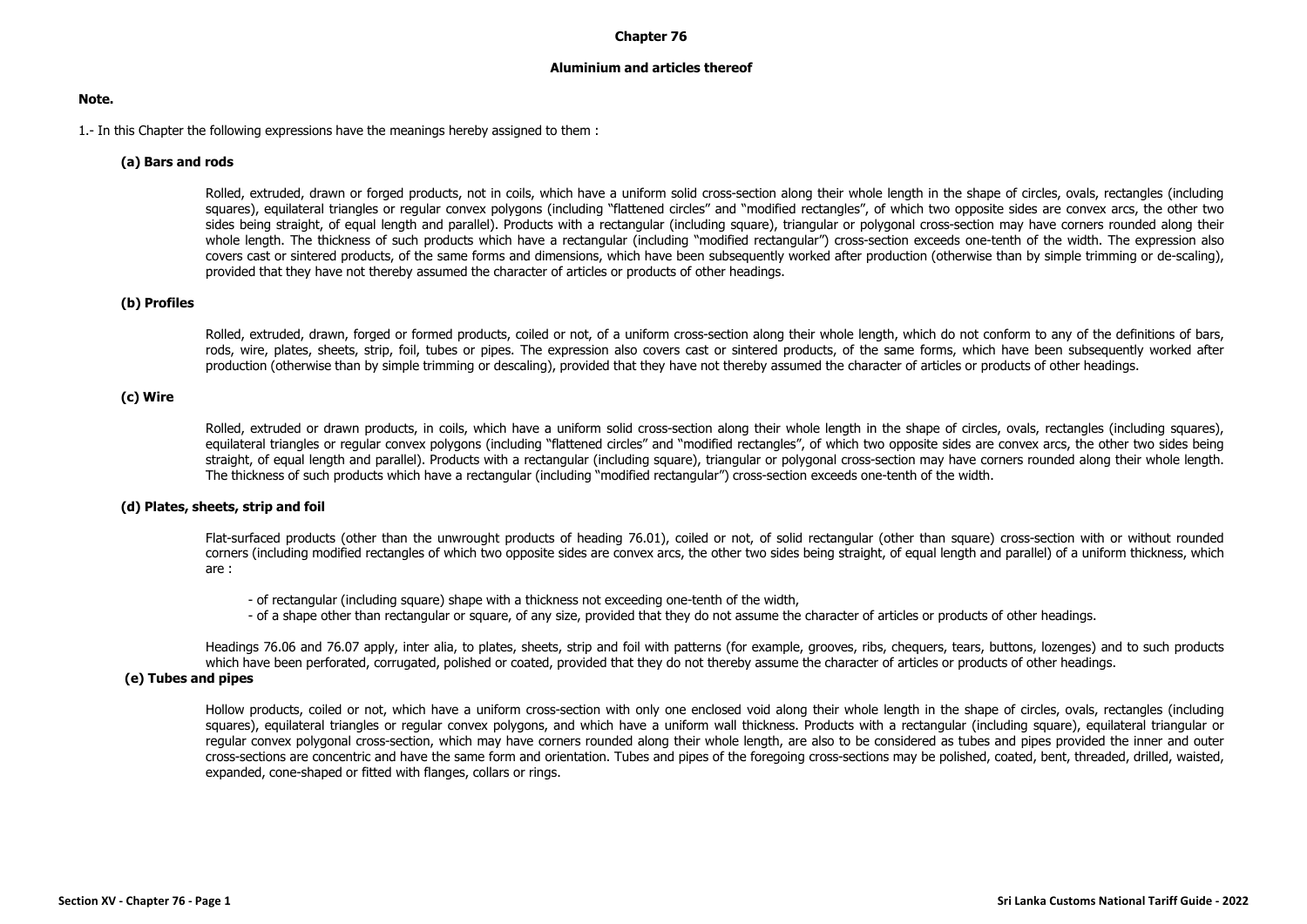# **Subheading Notes.**

1.- In this Chapter the following expressions have the meanings hereby assigned to them :

## **(a) Aluminium, not alloyed**

Metal containing by weight at least 99 % of aluminium, provided that the content by weight of any other element does not exceed the limit specified in the following table :

TABLE - Other elements

| Element                                                                                                                                                               | Limiting<br>content %<br>by weight |
|-----------------------------------------------------------------------------------------------------------------------------------------------------------------------|------------------------------------|
| $Fe + Si (iron plus silicon)$                                                                                                                                         |                                    |
| Other elements <sup>(1)</sup> , each                                                                                                                                  | (2)                                |
| $^{(1)}$ Other elements are, for example Cr, Cu, Mg, Mn, Ni, Zn.                                                                                                      |                                    |
| $^{(2)}$ Copper is permitted in a proportion greater than 0.1 %<br>but not more than 0.2%, provided that neither the chromium<br>nor manganese content exceeds 0.05%. |                                    |

#### **(b) Aluminium alloys**

Metallic substances in which aluminium predominates by weight over each of the other elements, provided that :

- (i) the content by weight of at least one of the other elements or of iron plus silicon taken together is greater than the limit specified in the foregoing table; or
- $(iii)$  the total content by weight of such other elements exceeds 1 %.
- 2.- Notwithstanding the provisions of Chapter Note 1 (c), for the purposes of subheading 7616.91 the term "wire" applies only to products, whether or not in coils, of any cross-sectional shape, of which no crosssectional dimension exceeds 6 mm.

| HS Hdg | <b>HS Code</b> | <b>Description</b>         | <b>Unit</b> | ICL/        |           |           |           |           |           | <b>Preferential Duty</b> |           |           |              |           | Gen         | <b>VAT</b> | <b>PAL</b> | <b>Cess</b> | <b>Excise</b> | <b>S</b><br> C |
|--------|----------------|----------------------------|-------------|-------------|-----------|-----------|-----------|-----------|-----------|--------------------------|-----------|-----------|--------------|-----------|-------------|------------|------------|-------------|---------------|----------------|
|        |                |                            |             | <b>SLSI</b> | <b>AP</b> | <b>AD</b> | <b>BN</b> | <b>GT</b> | <b>IN</b> | PK                       | <b>SA</b> | <b>SF</b> | <b>SD</b>    | <b>SG</b> | <b>Duty</b> |            |            |             | (S.P.D)       |                |
|        |                |                            |             |             |           |           |           |           |           |                          |           |           |              |           |             |            |            |             |               |                |
| 76.01  |                | Unwrought aluminium.       |             |             |           |           |           |           |           |                          |           |           |              |           |             |            |            |             |               |                |
|        |                |                            |             |             |           |           |           |           |           |                          |           |           |              |           |             |            |            |             |               |                |
|        | 7601.10.00     | Aluminium, not alloyed     | kg          |             |           |           |           |           |           | Free   Free              |           | Free      | Free         | Free      | Free        | 8%         | 10%        |             |               |                |
|        | 7601.20.00     | Aluminium alloys           | kq          |             |           |           |           |           |           | Free   Free              |           | Free      | Free         | Free      | Free        | 8%         | 10%        |             |               |                |
|        |                |                            |             |             |           |           |           |           |           |                          |           |           |              |           |             |            |            |             |               |                |
| 76.02  | 7602.00.00     | Aluminium waste and scrap. | kg          |             |           |           |           |           |           | Free   Free              |           | Free      | $ $ Free $ $ | Free      | Free        | 8%         | 10%        |             |               |                |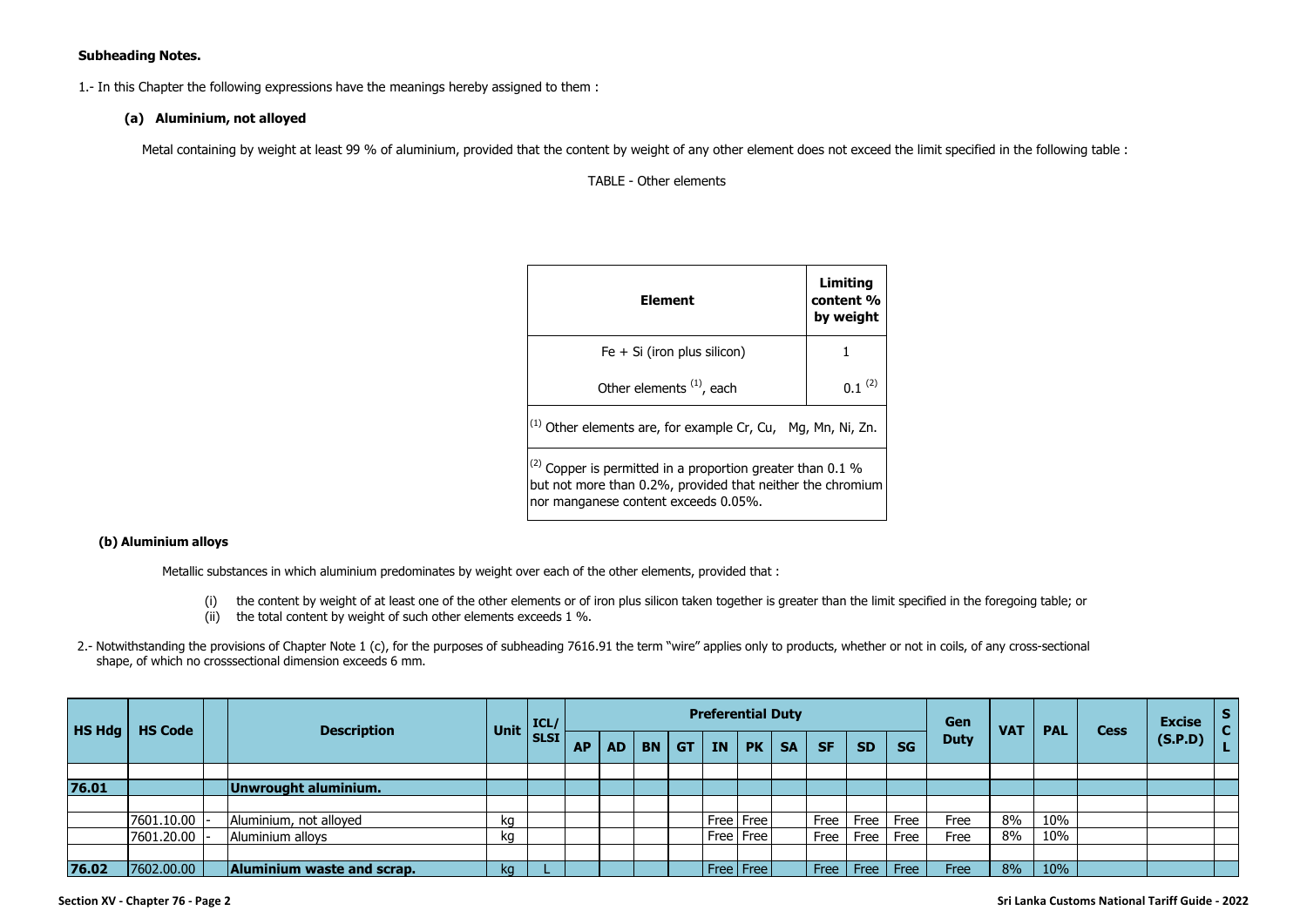|               |                |                                                                        |      | ICL/        |           |           |           |           | <b>Preferential Duty</b> |           |           |           |           |           | Gen<br><b>VAT</b><br><b>Duty</b> |    |            | <b>Excise</b> | $\mathsf S$ |                   |
|---------------|----------------|------------------------------------------------------------------------|------|-------------|-----------|-----------|-----------|-----------|--------------------------|-----------|-----------|-----------|-----------|-----------|----------------------------------|----|------------|---------------|-------------|-------------------|
| <b>HS Hdg</b> | <b>HS Code</b> | <b>Description</b>                                                     | Unit | <b>SLSI</b> | <b>AP</b> | <b>AD</b> | <b>BN</b> | <b>GT</b> | <b>IN</b>                | <b>PK</b> | <b>SA</b> | <b>SF</b> | <b>SD</b> | <b>SG</b> |                                  |    | <b>PAL</b> | <b>Cess</b>   | (S.P.D)     | $\mathbf C$<br>L. |
|               |                |                                                                        |      |             |           |           |           |           |                          |           |           |           |           |           |                                  |    |            |               |             |                   |
| 76.03         |                | Aluminium powders and flakes.                                          |      |             |           |           |           |           |                          |           |           |           |           |           |                                  |    |            |               |             |                   |
|               |                |                                                                        |      |             |           |           |           |           |                          |           |           |           |           |           |                                  |    |            |               |             |                   |
|               | 7603.10.00     | Powders of non-lamellar structure                                      | kg   |             |           |           |           |           | Free                     | Free      |           | Free      | Free      | Free      | Free                             | 8% | 10%        |               |             |                   |
|               | 7603.20.00     | Powders of lamellar structure; flakes                                  | kg   |             |           |           |           |           | Free                     | Free      |           | Free      | Free      | Free      | Free                             | 8% | 10%        |               |             |                   |
| 76.04         |                | Aluminium bars, rods and profiles.                                     |      |             |           |           |           |           |                          |           |           |           |           |           |                                  |    |            |               |             |                   |
|               |                |                                                                        |      |             |           |           |           |           |                          |           |           |           |           |           |                                  |    |            |               |             |                   |
|               | 7604.10.00     | Of aluminium, not alloyed                                              | Kg   |             |           |           |           |           |                          |           |           |           | 5%        |           | 15%                              | 8% | 10%        | 15%           |             |                   |
|               |                | Of aluminium alloys :                                                  |      |             |           |           |           |           |                          |           |           |           |           |           |                                  |    |            |               |             |                   |
|               | 7604.21.00     | Hollow profiles                                                        | kg   |             |           |           |           |           |                          |           |           |           | 5%        |           | 15%                              | 8% | 10%        | 15%           |             |                   |
|               | 7604.29.00     | Other                                                                  | ka   |             |           |           |           |           | Free Free                |           |           | 5%        | 4.5%      |           | 15%                              | 8% | 10%        |               |             |                   |
|               |                |                                                                        |      |             |           |           |           |           |                          |           |           |           |           |           |                                  |    |            |               |             |                   |
| 76.05         |                | <b>Aluminium wire.</b>                                                 |      |             |           |           |           |           |                          |           |           |           |           |           |                                  |    |            |               |             |                   |
|               |                |                                                                        |      |             |           |           |           |           |                          |           |           |           |           |           |                                  |    |            |               |             |                   |
|               |                | Of aluminium, not alloyed :                                            |      |             |           |           |           |           |                          |           |           |           |           |           |                                  |    |            |               |             |                   |
|               | 7605.11.00     | Of which the maximum cross-sectional<br>dimension exceeds 7 mm         | kg   |             |           |           |           |           | Free Free                |           |           | 4%        | 1.5%      | Free      | Free                             | 8% | 10%        |               |             |                   |
|               | 7605.19.00     | Other                                                                  | kg   |             |           |           |           |           |                          |           |           |           |           |           | 15%                              | 8% | 10%        | 15%           |             |                   |
|               |                | Of aluminium alloys :                                                  |      |             |           |           |           |           |                          |           |           |           |           |           |                                  |    |            |               |             |                   |
|               | 7605.21.00     | Of which the maximum cross-sectional                                   | kg   |             |           |           |           |           | Free Free                |           |           | 5%        | 4.5%      |           | 15%                              | 8% | 10%        |               |             |                   |
|               |                | dimension exceeds 7 mm                                                 |      |             |           |           |           |           |                          |           |           |           |           |           |                                  |    |            |               |             |                   |
|               | 7605.29.00     | Other                                                                  | kg   |             |           |           |           |           | Free Free                |           |           | 5%        | 4.5%      |           | 15%                              | 8% | 10%        |               |             |                   |
|               |                |                                                                        |      |             |           |           |           |           |                          |           |           |           |           |           |                                  |    |            |               |             |                   |
| 76.06         |                | Aluminium plates, sheets and strip, of<br>a thickness exceeding 0.2mm. |      |             |           |           |           |           |                          |           |           |           |           |           |                                  |    |            |               |             |                   |
|               |                |                                                                        |      |             |           |           |           |           |                          |           |           |           |           |           |                                  |    |            |               |             |                   |
|               |                | Rectangular (including square) :                                       |      |             |           |           |           |           |                          |           |           |           |           |           |                                  |    |            |               |             |                   |
|               | 7606.11.00     | Of aluminium, not alloyed                                              | kg   |             |           |           |           |           | Free Free                |           |           | Free      |           | Free      | Free                             | 8% | 10%        |               |             |                   |
|               | 7606.12.00     | Of aluminium alloys                                                    | ka   |             |           |           |           |           | Free                     | Free      |           | Free      | Free      | Free      | Free                             | 8% | 10%        |               |             |                   |
|               |                | Other:                                                                 |      |             |           |           |           |           |                          |           |           |           |           |           |                                  |    |            |               |             |                   |
|               | 7606.91.00     | Of aluminium, not alloyed                                              | kg   |             |           |           |           |           | Free Free                |           |           | Free      | Free      | Free      | Free                             | 8% | 10%        |               |             |                   |
|               | 7606.92.00     | Of aluminium alloys                                                    | ka   |             |           |           |           |           | Free                     | Free      |           | Free      |           | Free      | Free                             | 8% | 10%        |               |             |                   |
|               |                |                                                                        |      |             |           |           |           |           |                          |           |           |           |           |           |                                  |    |            |               |             |                   |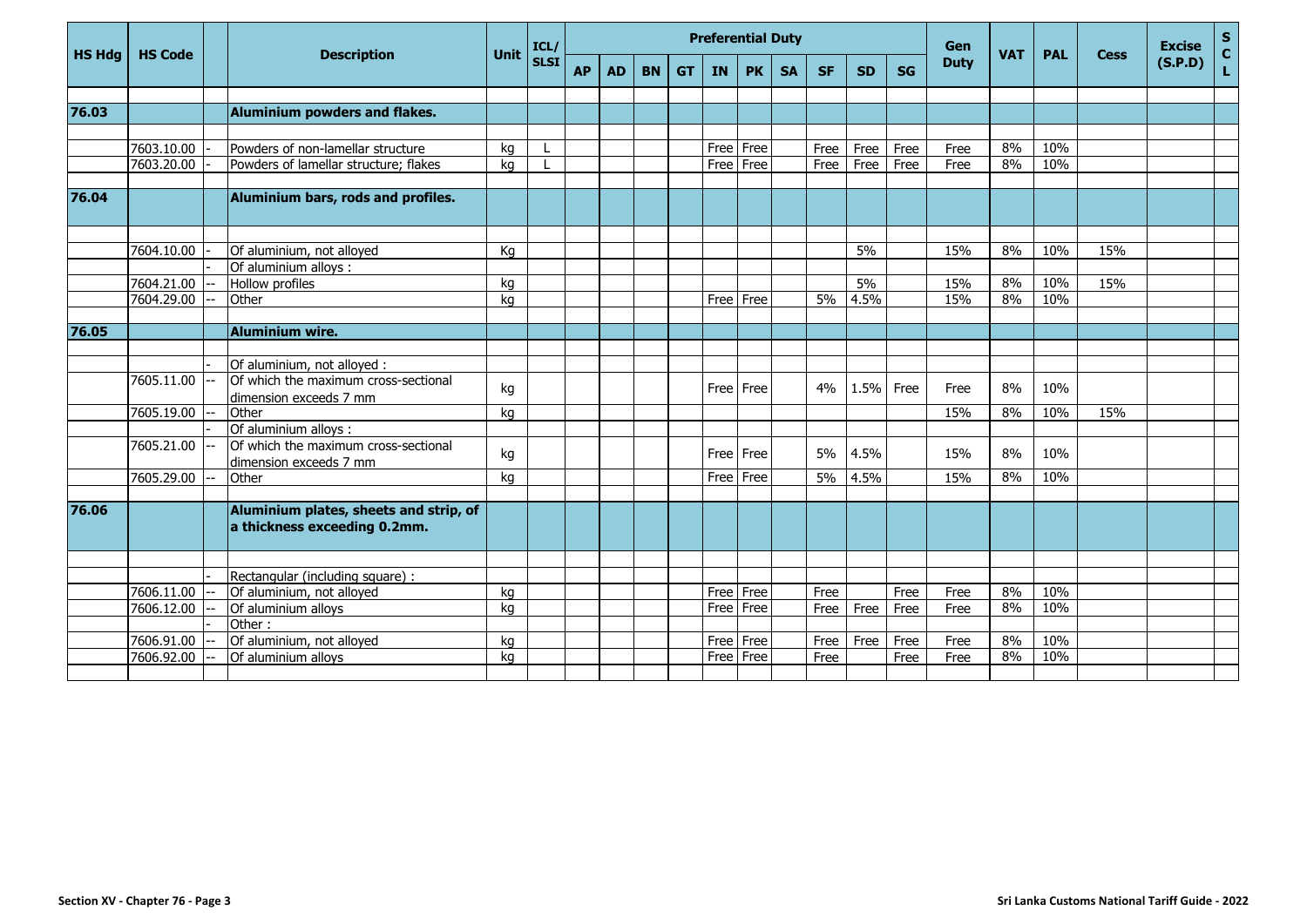|            |                                                                                   | <b>Description</b>                                                                                                                                                                                   |                                                                                                                                                                                                                       | ICL/             |           |             |           |           |    |           |                        |                                                      |           |           | Gen         |            |                        |                          | <b>Excise</b>      | $\frac{s}{c}$ |
|------------|-----------------------------------------------------------------------------------|------------------------------------------------------------------------------------------------------------------------------------------------------------------------------------------------------|-----------------------------------------------------------------------------------------------------------------------------------------------------------------------------------------------------------------------|------------------|-----------|-------------|-----------|-----------|----|-----------|------------------------|------------------------------------------------------|-----------|-----------|-------------|------------|------------------------|--------------------------|--------------------|---------------|
|            |                                                                                   |                                                                                                                                                                                                      |                                                                                                                                                                                                                       |                  | <b>AP</b> | <b>AD</b>   | <b>BN</b> | <b>GT</b> | IN | <b>PK</b> | <b>SA</b>              | <b>SF</b>                                            | <b>SD</b> | <b>SG</b> | <b>Duty</b> |            |                        |                          | (S.P.D)            | Ĺ,            |
|            |                                                                                   | Aluminium foil (whether or not<br>printed or backed with paper,<br>paperboard, plastics or similar<br>backing materials) of a thickness<br>(excluding any backing) not<br>exceeding $0.2$ mm $(+)$ . |                                                                                                                                                                                                                       |                  |           |             |           |           |    |           |                        |                                                      |           |           |             |            |                        |                          |                    |               |
|            |                                                                                   |                                                                                                                                                                                                      |                                                                                                                                                                                                                       |                  |           |             |           |           |    |           |                        |                                                      |           |           |             |            |                        |                          |                    |               |
|            |                                                                                   |                                                                                                                                                                                                      |                                                                                                                                                                                                                       |                  |           |             |           |           |    |           |                        |                                                      |           |           |             |            |                        |                          |                    |               |
| 7607.11.10 |                                                                                   | Aluminium foil in rolls or reels of a width                                                                                                                                                          | kg                                                                                                                                                                                                                    |                  |           |             |           |           |    |           |                        | Free                                                 | Free      | Free      | Free        | 8%         | 10%                    |                          |                    |               |
| 7607.11.90 |                                                                                   | Other                                                                                                                                                                                                | kg                                                                                                                                                                                                                    |                  |           |             |           |           |    |           |                        | 5%                                                   | 4.5%      |           | 15%         | 8%         | 10%                    |                          |                    |               |
| 7607.19.00 |                                                                                   | Other                                                                                                                                                                                                | kg                                                                                                                                                                                                                    |                  |           |             |           |           |    |           |                        |                                                      |           |           | 15%         | 8%         | 10%                    |                          |                    |               |
|            |                                                                                   |                                                                                                                                                                                                      |                                                                                                                                                                                                                       |                  |           |             |           |           |    |           |                        |                                                      |           |           |             |            |                        |                          |                    |               |
|            |                                                                                   |                                                                                                                                                                                                      | kg                                                                                                                                                                                                                    |                  |           |             |           |           |    |           |                        |                                                      |           | Free      | Free        | 8%         | 10%                    |                          |                    |               |
|            |                                                                                   | Aluminium foil backed with kraft paper or<br>kraft paperboard, in rolls or reels of a width<br>exceeding 75 cm.                                                                                      | kg                                                                                                                                                                                                                    |                  |           |             |           |           |    |           |                        |                                                      |           | Free      | Free        | 8%         | 10%                    |                          |                    |               |
| 7607.20.90 |                                                                                   | Other                                                                                                                                                                                                | ka                                                                                                                                                                                                                    |                  |           |             |           |           |    |           |                        |                                                      |           |           | 15%         | 8%         | 10%                    |                          |                    |               |
|            |                                                                                   |                                                                                                                                                                                                      |                                                                                                                                                                                                                       |                  |           |             |           |           |    |           |                        |                                                      |           |           |             |            |                        |                          |                    |               |
|            |                                                                                   | Aluminium tubes and pipes.                                                                                                                                                                           |                                                                                                                                                                                                                       |                  |           |             |           |           |    |           |                        |                                                      |           |           |             |            |                        |                          |                    |               |
|            |                                                                                   |                                                                                                                                                                                                      |                                                                                                                                                                                                                       |                  |           |             |           |           |    |           |                        |                                                      |           |           |             |            |                        |                          |                    |               |
|            |                                                                                   |                                                                                                                                                                                                      |                                                                                                                                                                                                                       |                  |           |             |           |           |    |           |                        |                                                      |           |           |             |            |                        |                          |                    |               |
|            |                                                                                   |                                                                                                                                                                                                      |                                                                                                                                                                                                                       |                  |           |             |           |           |    |           |                        |                                                      |           |           |             |            |                        |                          |                    |               |
| 7609.00.00 |                                                                                   | Aluminium tube or pipe fittings (for<br>example, couplings, elbows, sleeves).                                                                                                                        | kg                                                                                                                                                                                                                    |                  |           |             |           |           |    |           |                        | 5%                                                   | 4.5%      |           | 15%         | 8%         | 10%                    |                          |                    |               |
|            | <b>HS Hdg</b><br><b>HS Code</b><br>7607.11<br>7607.20<br>7608.10.00<br>7608.20.00 | 7607.20.10<br>7607.20.20                                                                                                                                                                             | Not backed:<br>Rolled but not further worked:<br>exceeding 75 cm<br>Backed:<br>Aluminium foil in rolls or reels backed with<br>tissue paper of 25 $q/m^2$ or less<br>Of aluminium, not alloyed<br>Of aluminium alloys | Unit<br>kg<br>kg |           | <b>SLSI</b> |           |           |    |           | Free Free<br>Free Free | <b>Preferential Duty</b><br>Free Free<br>Free   Free | 5%        | 4.5%      |             | 15%<br>15% | <b>VAT</b><br>8%<br>8% | <b>PAL</b><br>10%<br>10% | <b>Cess</b><br>15% |               |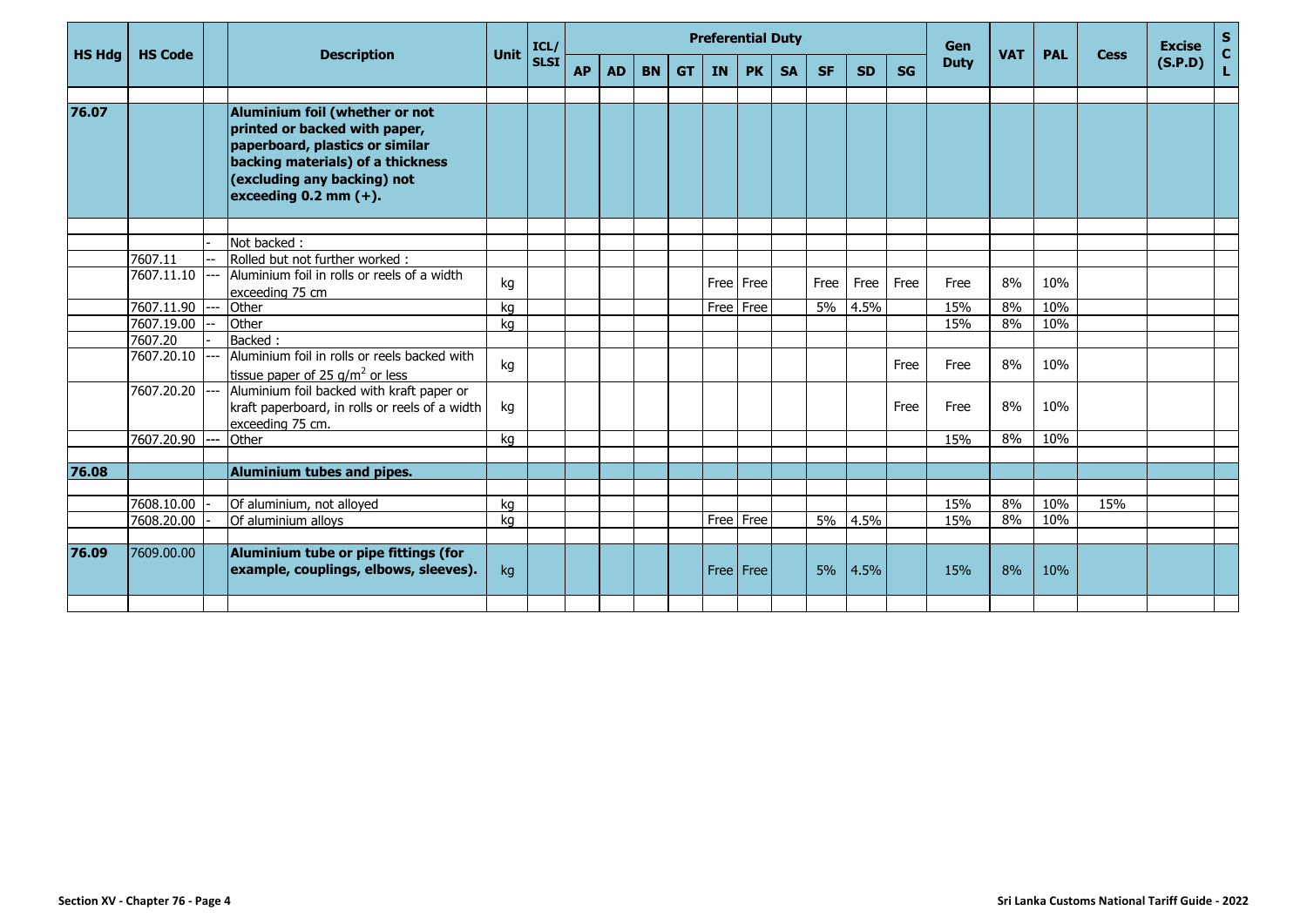|               |                |                                                                                                                                                                                                                                                                                                                                                                                                                                 |             |              |           |           |           |           |    | <b>Preferential Duty</b> |           |           |           |           | <b>Gen</b><br><b>VAT</b><br><b>Duty</b> | <b>PAL</b><br><b>Cess</b> |     | <b>Excise</b>                  | $\frac{{\sf s}}{{\sf c}}$ |    |
|---------------|----------------|---------------------------------------------------------------------------------------------------------------------------------------------------------------------------------------------------------------------------------------------------------------------------------------------------------------------------------------------------------------------------------------------------------------------------------|-------------|--------------|-----------|-----------|-----------|-----------|----|--------------------------|-----------|-----------|-----------|-----------|-----------------------------------------|---------------------------|-----|--------------------------------|---------------------------|----|
| <b>HS Hdg</b> | <b>HS Code</b> | <b>Description</b>                                                                                                                                                                                                                                                                                                                                                                                                              | <b>Unit</b> | ICL/<br>SLSI | <b>AP</b> | <b>AD</b> | <b>BN</b> | <b>GT</b> | IN | <b>PK</b>                | <b>SA</b> | <b>SF</b> | <b>SD</b> | <b>SG</b> |                                         |                           |     |                                | (S.P.D)                   | L. |
|               |                |                                                                                                                                                                                                                                                                                                                                                                                                                                 |             |              |           |           |           |           |    |                          |           |           |           |           |                                         |                           |     |                                |                           |    |
| 76.10         |                | <b>Aluminium structures (excluding</b><br>prefabricated buildings of heading<br>94.06) and parts of structures (for<br>example, bridges and bridge-sections,<br>towers, lattice masts, roofs, roofing<br>frameworks, doors and windows and<br>their frames and thresholds for doors,<br>balustrades, pillars and columns);<br>aluminium plates, rods, profiles, tubes<br>and the like, prepared for use in<br><b>structures</b> |             |              |           |           |           |           |    |                          |           |           |           |           |                                         |                           |     |                                |                           |    |
|               |                |                                                                                                                                                                                                                                                                                                                                                                                                                                 |             |              |           |           |           |           |    |                          |           |           |           |           |                                         |                           |     |                                |                           |    |
|               | 7610.10.00     | Doors, windows and their frames and<br>thresholds for doors                                                                                                                                                                                                                                                                                                                                                                     | kg          |              |           |           |           |           |    |                          |           |           |           |           | 15% or<br>$Rs.150/=$<br>per kg          | 8%                        | 10% | 25% or<br>$Rs.250/=$<br>per kg |                           |    |
|               | 7610.90        | Other:                                                                                                                                                                                                                                                                                                                                                                                                                          |             |              |           |           |           |           |    |                          |           |           |           |           |                                         |                           |     |                                |                           |    |
|               | 7610.90.10     | Day lighting devices which capture<br>sunlight, transfer and defuse the light in a<br>building interior                                                                                                                                                                                                                                                                                                                         | Кg          |              |           |           |           |           |    |                          |           |           |           | Free      | Free                                    | 8%                        | Ex  |                                |                           |    |
|               | 7610.90.20     | Equipment for scaffolding, shuttering,<br>propping or pit-propping                                                                                                                                                                                                                                                                                                                                                              | Kg          |              |           |           |           |           |    |                          |           |           |           | Free      | Free                                    | 8%                        | 10% |                                |                           |    |
|               | 7610.90.90     | Other                                                                                                                                                                                                                                                                                                                                                                                                                           | Kg          |              |           |           |           |           |    |                          |           |           |           |           | 15%                                     | 8%                        | 10% | 25%                            |                           |    |
| 76.11         | 7611.00.00     | Aluminium reservoirs, tanks, vats and<br>similar containers, for any material<br>(other than compressed or liquefied<br>gas), of a capacity exceeding 300 l,<br>whether or not lined or heat-<br>insulated, but not fitted with<br>mechanical or thermal equipment.                                                                                                                                                             | kg          |              |           |           |           |           |    | Free   Free              |           | 5%        | 4.5%      |           | 10%                                     | 8%                        | 10% |                                |                           |    |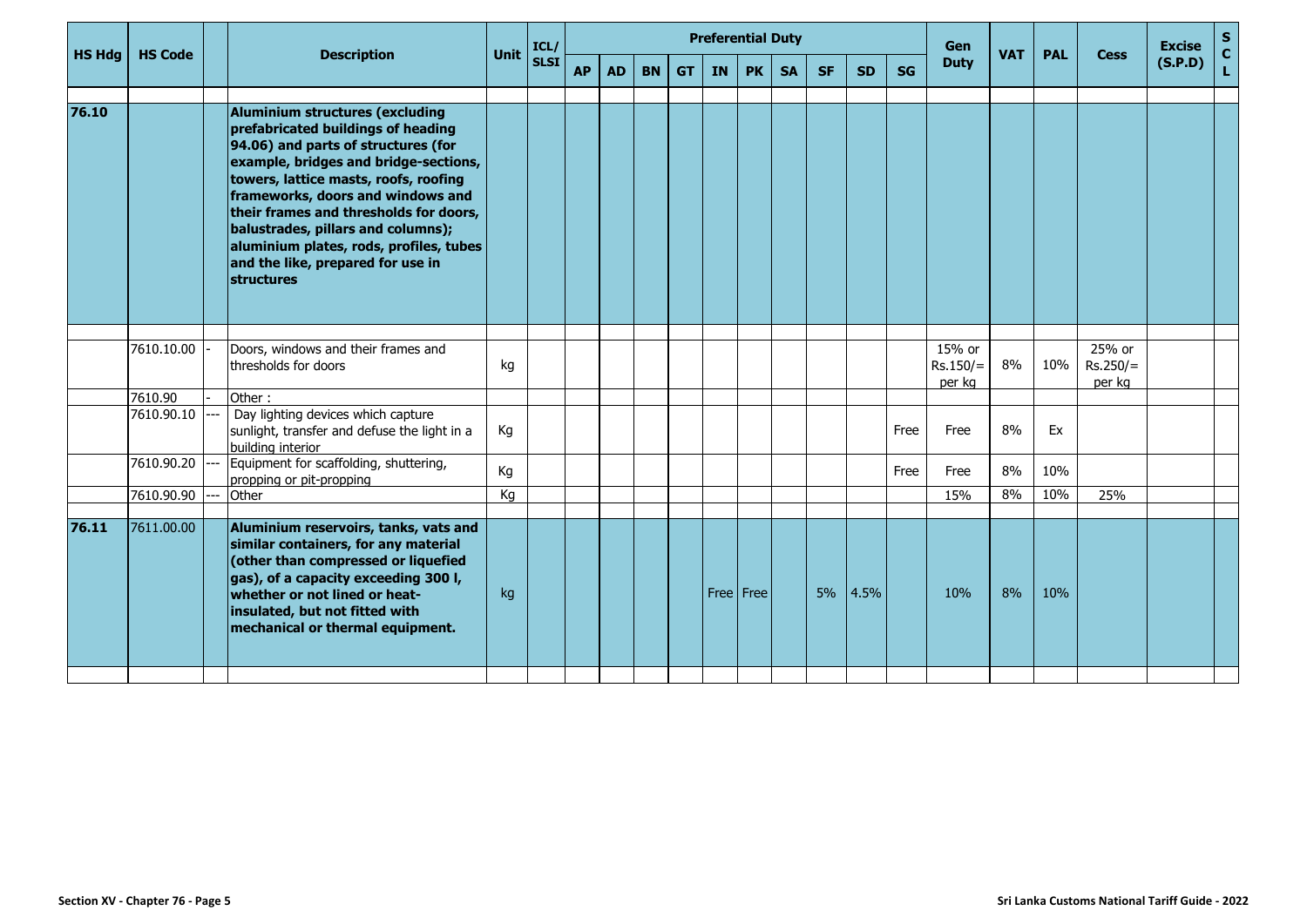|               |                       |                                                                                                                                                                                                                                                                                                                                 |          | ICL/        |           |           |           | <b>Preferential Duty</b> |           |           |           |           |           |           | Gen         |            |            |             | <b>Excise</b> | $\frac{S}{C}$ |
|---------------|-----------------------|---------------------------------------------------------------------------------------------------------------------------------------------------------------------------------------------------------------------------------------------------------------------------------------------------------------------------------|----------|-------------|-----------|-----------|-----------|--------------------------|-----------|-----------|-----------|-----------|-----------|-----------|-------------|------------|------------|-------------|---------------|---------------|
| <b>HS Hdg</b> | <b>HS Code</b>        | <b>Description</b>                                                                                                                                                                                                                                                                                                              | Unit     | <b>SLSI</b> | <b>AP</b> | <b>AD</b> | <b>BN</b> | <b>GT</b>                | <b>IN</b> | <b>PK</b> | <b>SA</b> | <b>SF</b> | <b>SD</b> | <b>SG</b> | <b>Duty</b> | <b>VAT</b> | <b>PAL</b> | <b>Cess</b> | (S.P.D)       | Ĺ.            |
| 76.12         |                       | Aluminium casks, drums, cans, boxes<br>and similar containers (including rigid<br>or collapsible tubular containers), for<br>any material (other than compressed<br>or liquefied gas), of a capacity not<br>exceeding 300 I, whether or not lined<br>or heat-insulated, but not fitted with<br>mechanical or thermal equipment. |          |             |           |           |           |                          |           |           |           |           |           |           |             |            |            |             |               |               |
|               |                       |                                                                                                                                                                                                                                                                                                                                 |          |             |           |           |           |                          |           |           |           |           |           |           |             |            |            |             |               |               |
|               | 7612.10.00            | Collapsible tubular containers                                                                                                                                                                                                                                                                                                  | kg       |             |           |           |           |                          |           |           |           |           |           |           | 15%         | 8%         | 10%        |             |               |               |
|               | 7612.90<br>7612.90.10 | Other:                                                                                                                                                                                                                                                                                                                          |          |             |           |           |           |                          |           |           |           |           |           |           |             | 8%         | 10%        |             |               |               |
|               | 7612.90.20            | Seamless cans for transport of milk<br>Cans for filling beverages or foodstuff                                                                                                                                                                                                                                                  | kg<br>kg |             |           |           |           |                          |           |           |           |           |           | Free      | Free<br>15% |            |            | 10%         |               |               |
|               | 7612.90.90            | Other                                                                                                                                                                                                                                                                                                                           | kg       |             |           |           |           |                          |           |           |           |           |           |           | 15%         | 8%         | 10%        |             |               |               |
|               |                       |                                                                                                                                                                                                                                                                                                                                 |          |             |           |           |           |                          |           |           |           |           |           |           |             |            |            |             |               |               |
| 76.13         | 7613.00.00            | Aluminium containers for compressed<br>or liquefied gas.                                                                                                                                                                                                                                                                        | kg       |             |           |           |           |                          |           | Free Free |           | Free      | Free      | Free      | Free        | 8%         | 10%        |             |               |               |
| 76.14         | 7614.10.00            | Stranded wire, cables, plaited bands<br>and the like, of aluminium not<br>electrically insulated.<br>With steel core                                                                                                                                                                                                            | kg       |             |           |           |           |                          |           |           |           |           |           |           | 15%         | 8%         | 10%        | 15%         |               |               |
|               | 7614.90.00            | Other                                                                                                                                                                                                                                                                                                                           | kg       |             |           |           |           |                          |           |           |           |           |           |           | 15%         | 8%         | 10%        | 15%         |               |               |
|               |                       |                                                                                                                                                                                                                                                                                                                                 |          |             |           |           |           |                          |           |           |           |           |           |           |             |            |            |             |               |               |
| 76.15         |                       | Table, kitchen or other household<br>articles and parts therof, of<br>aluminium; pot scourers and scouring<br>or polishing pads, gloves and the like,<br>of aluminium; sanitary ware and parts<br>thereof, of aluminium.                                                                                                        |          |             |           |           |           |                          |           |           |           |           |           |           |             |            |            |             |               |               |
|               | 7615.10               | Table, kitchen or other household articles                                                                                                                                                                                                                                                                                      |          |             |           |           |           |                          |           |           |           |           |           |           |             |            |            |             |               |               |
|               |                       | and parts thereof; pot scourers and<br>scouring or polishing pads, gloves and the<br>like:                                                                                                                                                                                                                                      |          |             |           |           |           |                          |           |           |           |           |           |           |             |            |            |             |               |               |
|               | 7615.10.10            | Pot scourers and scouring or polishing<br>pads, gloves and the like                                                                                                                                                                                                                                                             | kg       |             |           |           |           |                          |           | Free Free |           | 5%        | 5%        |           | 15%         | 8%         | 10%        | 15%         |               |               |
|               | 7615.10.20            | Pressure cookers and parts thereof                                                                                                                                                                                                                                                                                              | kg       |             |           |           |           |                          |           |           |           |           |           |           | 15%         | 8%         | 10%        | 15%         |               |               |
|               | 7615.10.90            | Other                                                                                                                                                                                                                                                                                                                           | kg       |             |           |           |           |                          |           |           |           |           |           |           |             |            |            |             |               |               |
|               |                       | Wrougt Aluminium Utensils (Aluminium<br>Tableware and kitchenware)                                                                                                                                                                                                                                                              | kg       | L, S        |           |           |           |                          |           |           |           |           |           |           | 15%         | $8\%$      | 10%        | 30%         |               |               |